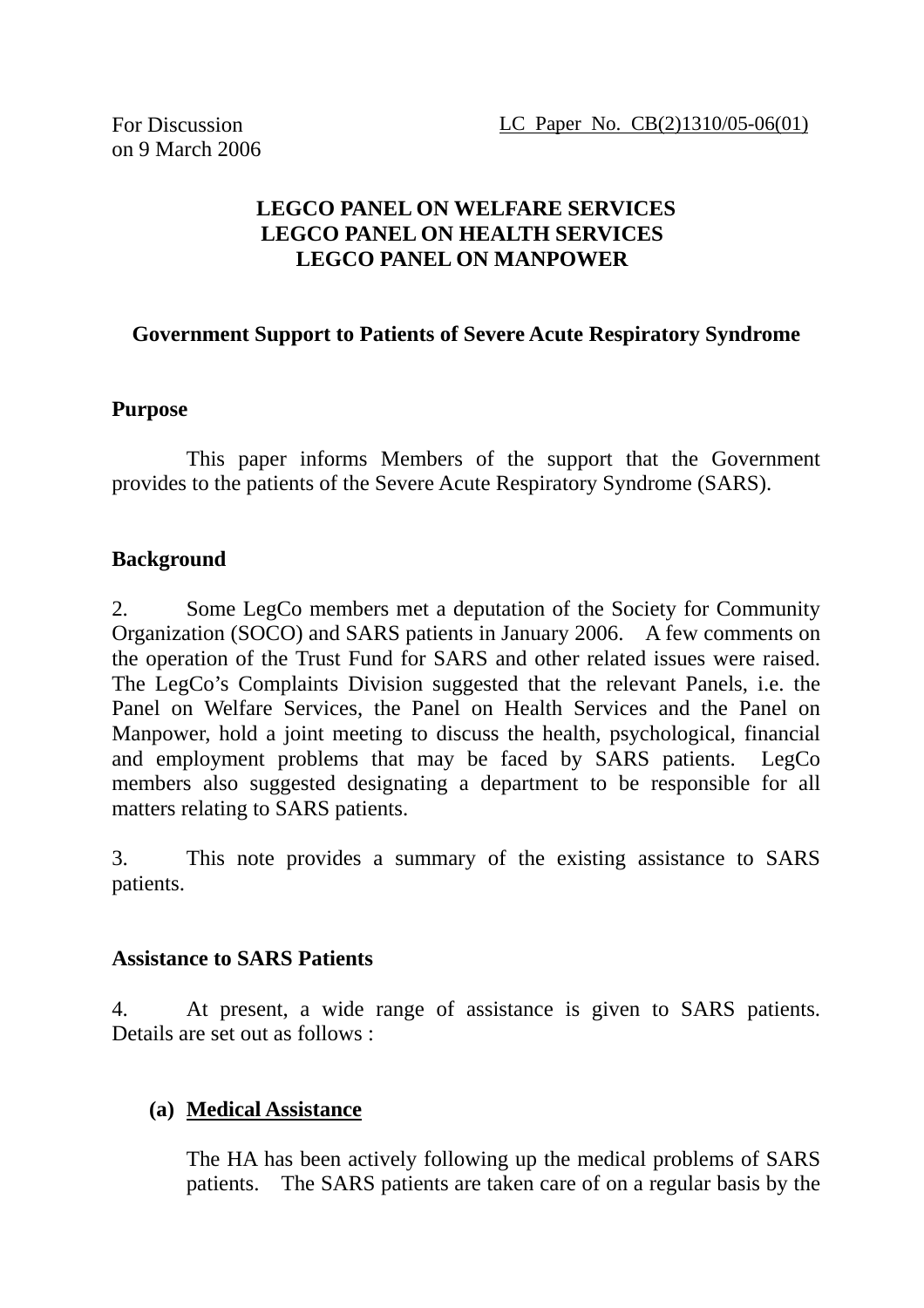relevant specialists from the areas of internal medicine, orthopaedic & traumatology, pain, paediatric, psychiatric, clinical psychology, physiotherapy and occupational therapy. Besides doctors' consultations and treatment, the patients are also given assessments as necessary, such as pathological and radiological investigations (including blood test & Magnetic Resonance Imaging/Computer Tomogram/X-ray examination). To provide a more holistic care, since early 2004, besides the specialist clinics, the SARS patients may also be followed up by HA's Family Medicine specialists in hospitals/clinics which are close to their home or work place.

As at 1 January 2006, the numbers of patients being followed up by HA's respective specialists, with some overlapping, are as follows :

| <b>Specialist Areas</b>             | <b>Number of SARS patients</b><br>being followed up |
|-------------------------------------|-----------------------------------------------------|
| <b>Family and Internal Medicine</b> | 67′                                                 |
| Pain                                | 24                                                  |
| Orthopaedic & Traumatology          | 229                                                 |
| Psychiatric                         | 57                                                  |
| <b>Clinical Psychology</b>          | 64                                                  |
| <b>Occupational Therapy</b>         | 76                                                  |
| Physiotherapy                       | 366                                                 |

Moreover, the HA launched a fee waiver scheme for SARS patients in February 2005 to provide life-long free medical services to SARS patients for potential SARS related problems. As at end November 2005, a total of about 6 800 such free medical consultations, including allied health treatment, have been provided to the SARS patients.

#### **(b) Assistance for Psychological Needs**

SARS patients are also followed up by SWD and HA as necessary to address their various possible welfare needs, including adjustment to illness, emotional problems, financial difficulties etc. Counseling service, supportive group, and financial assistance (such as applications for SARS Trust Fund, Project Blossom Fund etc.) have been provided to these patients as required. During their follow up sessions by their medical social workers, patients may also be referred to clinical psychologists of SWD and/or HA for enhanced psychological support and/or treatment on a need basis. The personal development center under HA (the Oasis) also helps HA staff in this aspect.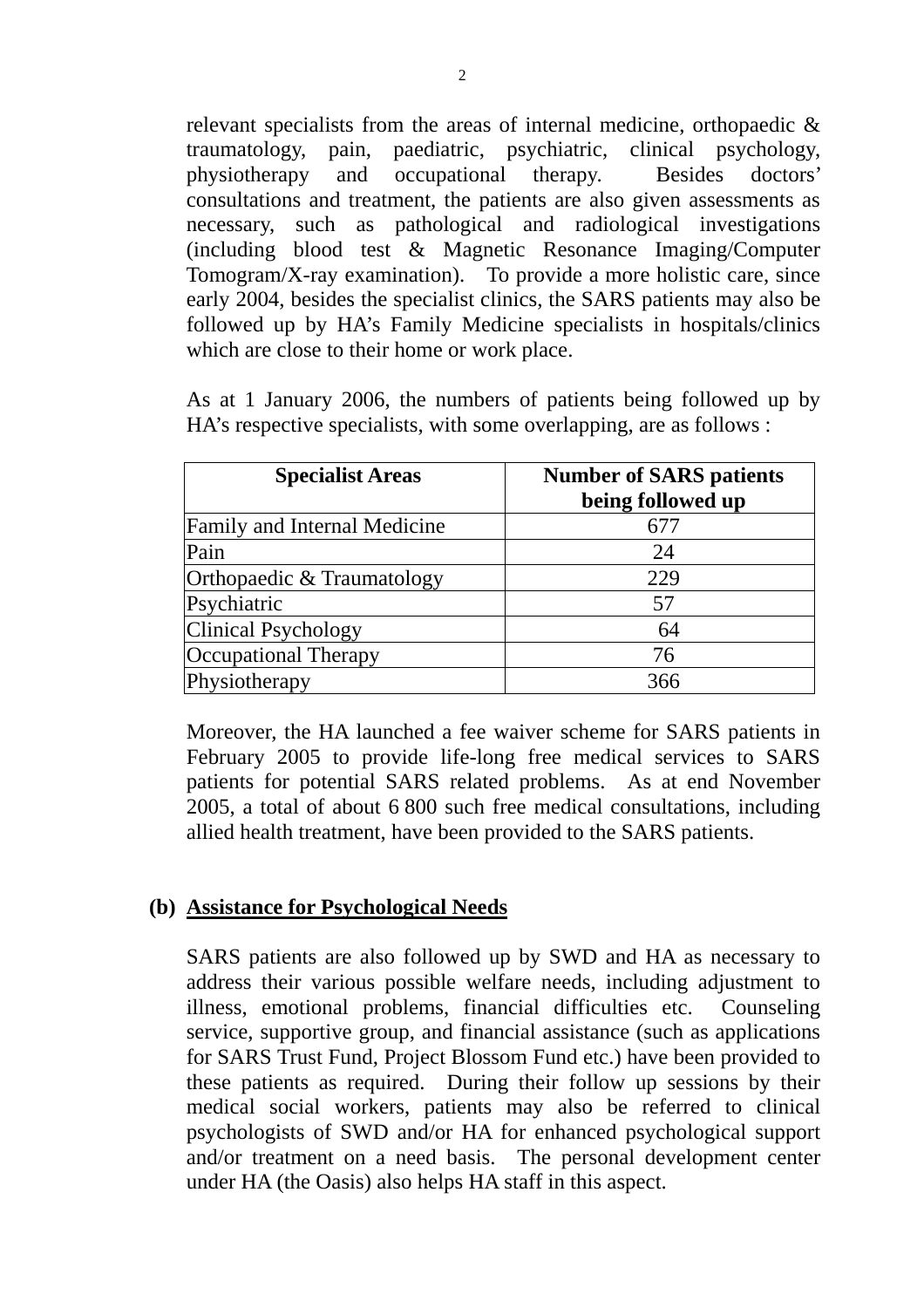Besides, SWD has allocated funding to the Hong Kong SARS Mutual Help Association, a self-help organization for SARS patients, to support the development of self-help and mutual help among themselves and their families so as to promote their rehabilitation and integration into the community.

# **(c) Financial Assistance**

The Government set up the Trust Fund for SARS in November 2003 to provide ex-gratia special financial assistance to eligible SARS patients suffering from dysfunction. Given that this is a tide-over arrangement, the financial assistance for each patient will be determined on a need basis and be of a limited duration. Assistance includes monthly financial assistance to cover their income loss or increase in expenditure arising from SARS, if any, as well as medical-related expenses outside HA's medical waiver scheme, such as private consultations. Their continued assistance is subject to medical re-assessment every six months for monitoring their health conditions and, where appropriate, their financial need as well.

A total of 632 applications have been approved under the Trust Fund since establishment. As many of the patients have gradually recovered, only 290 are now still receiving assistance.

## **(d) Employment Assistance**

The HA has, through its medical and rehabilitation care, monitored the recovery of the SARS patients with a view to helping them to gradually resume their jobs as far as possible.

Besides, as a more targeted effort, the HA launched an integrated rehabilitation program in September 2005 for HA's staff, to expedite their recovery and help them to resume working as far as possible. The HA would arrange jobs for their employees according to their health conditions. For example, a healthcare worker may first take up some simple non-clinical duties for a while, with his/her duties and responsibilities gradually increased to a normal level in accordance with a rehabilitation plan agreed between the healthcare worker and his/her doctor.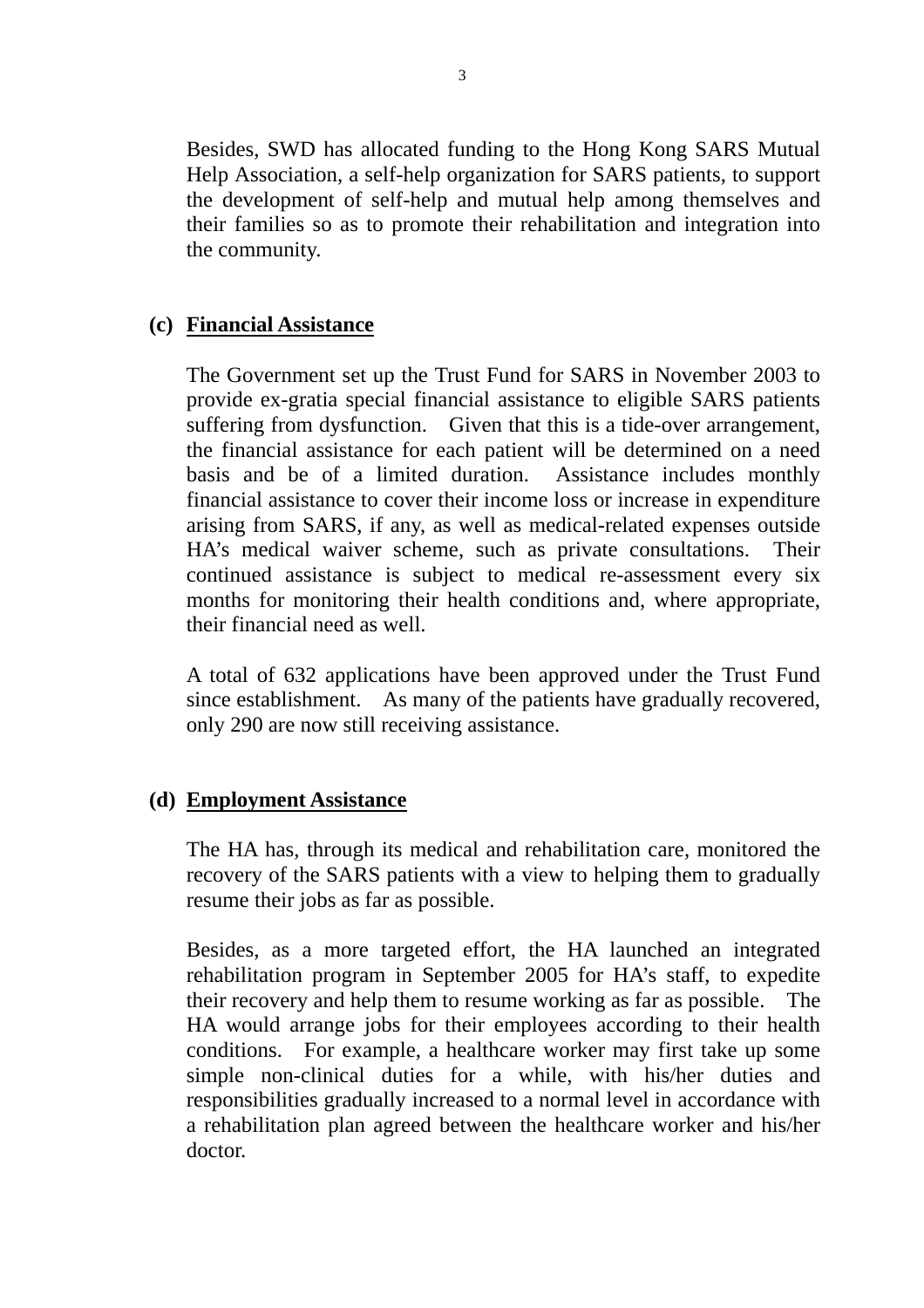For non-HA staff, a "Patient Retraining & Vocational Resettlement Service" is offered by HA in two hospitals, in collaboration with the Employee Re-training Board, to provide work retraining and job placement service for patients with chronic illness and disabilities, including SARS patients, regardless of whether the patients are HA employees or not. This helps the patients/people concerned to learn basic work skills and adjust to work life. Tailor-made rehabilitation programmes may be prepared according to the employees' job requirements. An employers' network is also set up to help patients to seek jobs outside the HA. There are successful cases whereby SARS patients eventually secure a job from outside under this programme.

By end January 2006, the HA has helped 149 recovered SARS cases under the two programs. Most of them have been discharged from the programme, with the majority of the HA staff having returned to work already and 15 non-HA SARS patients having resumed their original work or got alternative jobs. Some other 18 HA staff and 10 non-HA employees are still receiving training under these programmes. For the unsuccessful cases, the patients have defaulted appointments/training.

 Besides, SARS patients can obtain a comprehensive range of free employment training and assistance services provided by the Labour Department (LD), SWD and Skills Centres of Vocational Training Council (VTC) as follows :

(i) Job Centres

 The LD currently operates 10 job centres throughout the territory to help job-seekers, including those recovered from SARS, find suitable jobs. Vacancy search terminals, telephones, fax machines and computers with internet connection and résumé-building software are available in the job centres. Job-seekers may use the facilities provided there to complete the whole job hunting process and obtain referral service.

(ii) Job Matching Programme

Persons who recovered from SARS may need more intensive and personalized employment service may join the Job Matching Programme at LD's job centres. Placement officers will help them evaluate their academic qualifications, job skills, work experience and job preferences, with a view to facilitating them to look for suitable jobs actively. Placement officers will also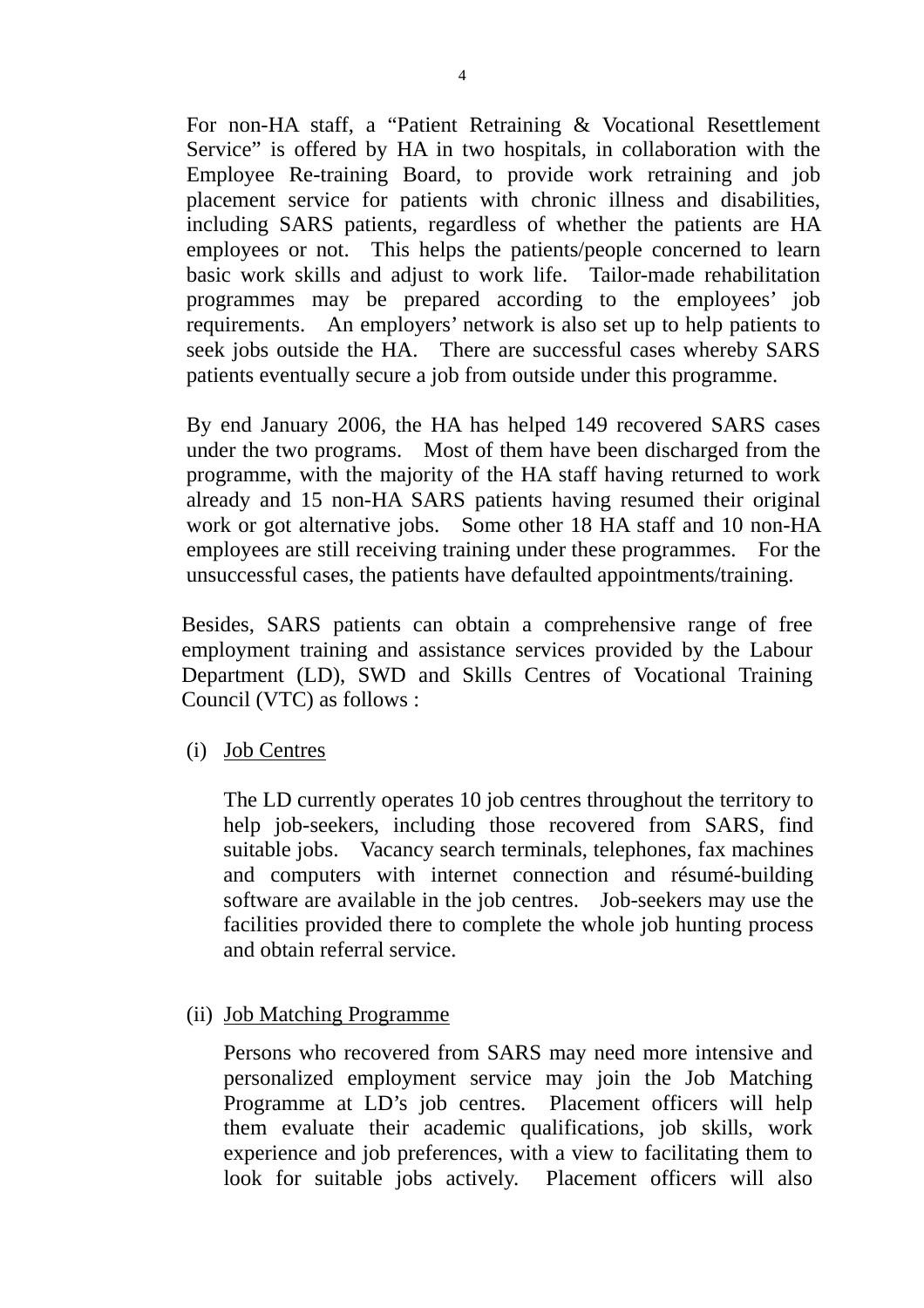introduce to them suitable training offered by the Employees Retraining Board where appropriate.

(iii) Work Trial Scheme

 LD is now operating the Work Trial Scheme to enhance the employability of job-seekers who have special difficulties in finding jobs, including those who recovered SARS. During the one-month work-trial, participants will be arranged to work in jobs offered by participating organizations. On satisfactory completion of the one-month work trial, the participant will be paid an allowance of \$5,000, of which \$500 is contributed by the participating organization.

(iv) On the Job Training Programme provided by SWD and NGO

The programme aims to enhance the employment of people with disabilities (PWD), including SARS patients, through proactive training to address labour market's requirement on employees' work skills and to encourage employers to offer job opportunities for PWD. Each participant will receive job attachment in a NGO or private company, job trial and post-placement service.

(v) Sunnyway – On the Job Training Programme for Young People with Disabilities

The Sunnyway programme targets at those PWD aged between 15 to 24, including SARS patients. In addition to the service components of On the Job Training Programme for People with Disabilities such as job attachment, job trial and post-placement service as above-mentioned, each Sunnyway participant will receive 180-hour employment training to enhance their employability.

(vi) Vocational Training and Rehabilitation Services by Skills Centre of VTC

 SARS patients with manifestation of disabilities may attend vocational training and rehabilitation services provided by the Skills Centre of VTC and SWD. The services, include full-time vocational training programmes in technical, commercial and service-related streams, sheltered workshop, supported